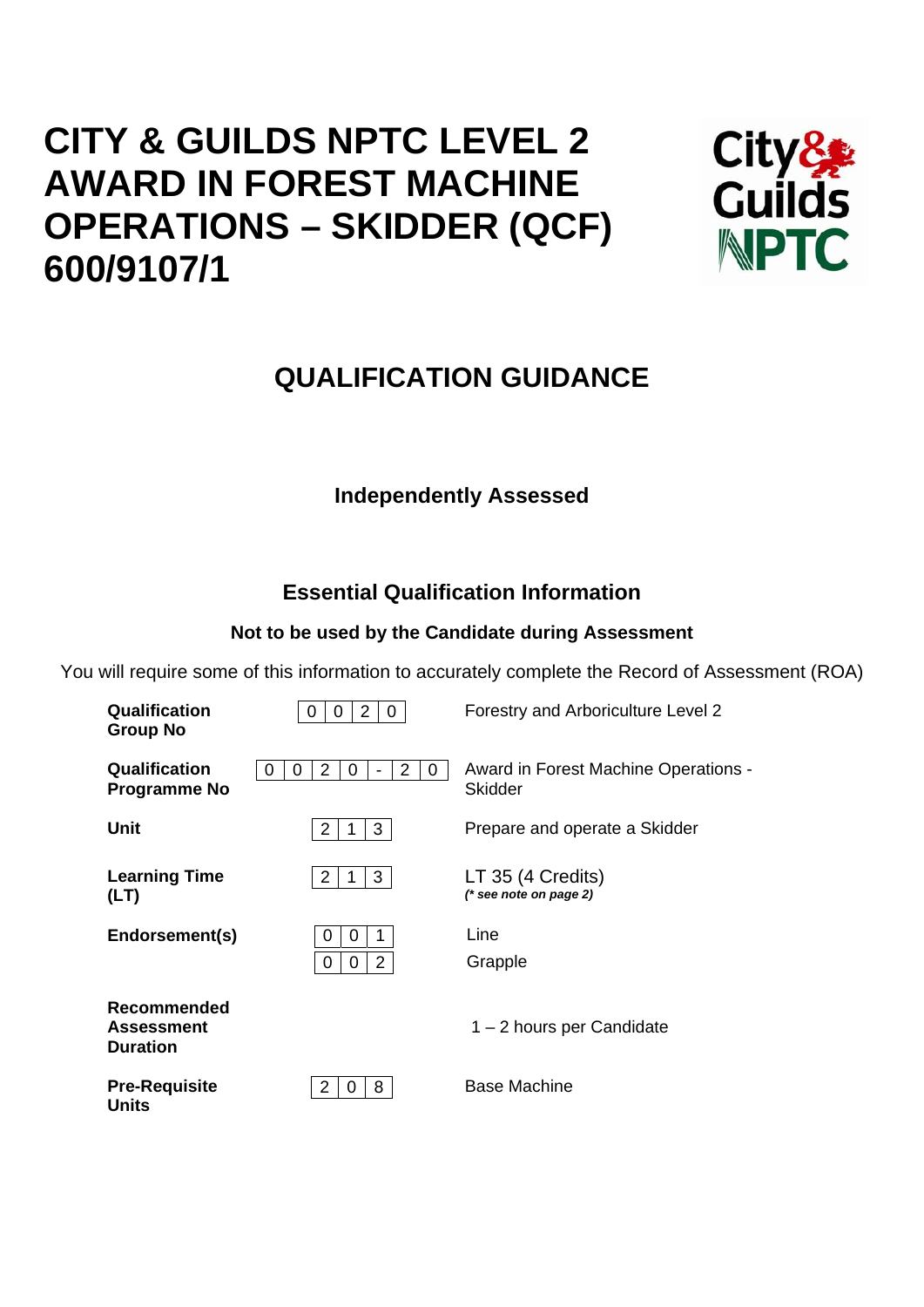### **City and Guilds NPTC Level 2 Award in Forest Machine Operations - Skidder (QCF) Qualification guidance**

#### **Introduction**

The scheme will be administered by City & Guilds

City & Guilds will:

 Publish - Scheme regulations - Qualification guidance - Training material - Trainers support material Approve centres to co-ordinate and administer the scheme Set standards for the training of verifiers and assessors Recruit, train and deploy verifiers Manage verification Issue certificates to successful Candidates

#### **The Qualification**

The qualification will be awarded to candidates who achieve the required level of competence in the units to which their certificate relates.

#### **What is the Qualifications and Credits Framework?**

OFQUAL have introduced the Qualifications and Credit Framework (QCF) to increase flexibility for learners and employers. Qualifications may be built up from individual units according to rules of combination. The units are derived from the National Occupational Standards, which are compiled by Lantra SSC, the Sector Skills Council for the Land-based industries.

#### **Instruction**

Attendance at a course of instruction is not a pre-requisite for an application for an assessment but potential Candidates are strongly advised to ensure that they are up to the standards that will be expected of them when they are assessed.

#### **\* Learning Time (LT)**

Learning Time (LT) is a better indicator of the time requirement needed for a candidate to achieve competence in this qualification. It has replaced Guided Learning Hours (GLH) which are defined as *"tutor or teacher led hours"*. LT is defined as **"a notional measure of the learning time a typical learner might be expected to take to complete and achieve all learning outcomes"**. It takes into account prior learning and encompasses: formal learning (including classes, tutorials, on line tuition), coaching and mentoring, practical work, relevant IT activity, information retrieval, expected private study and revision, work-based activity which leads to assessment, practice to achieve competence, formative assessment, programme planning and feedback.

#### **Access to Assessment**

Assessment centres will be responsible for arranging assessment on behalf of the Candidate.

The minimum age limit for Candidates taking Certificates of Competence is 16 years. There is no upper age limit.

The assessment consists of **one** compulsory unit:

Unit 213 Prepare and Operate a Skidder

- **Outcomes**
- 1. Be able to work safely (1)
- 2. Be able to operate the skidder (2)
- 3. Know relevant health and safety legislation and industry good practice (3)
- 4. Know how to operate the skidder (4)

Candidates must successfully achieve **all** assessment activities in the above unit.

**Endorsement**: The assessment may be taken on a machine with any type of:

001 Line skidder 002 Grapple

The certificate will be endorsed accordingly.

#### **Only two endorsements can be taken in any one registration.**

#### **Quality Assurance**

Verification is a process of monitoring assessment; it is an essential check to confirm that the assessment procedures are being carried out in the way City & Guilds has laid down. The overall aim of verification is to establish a system of quality assurance that is acceptable in terms of both credibility and cost effectiveness.

Approved Assessors will be subject to a regular visit by the verifier at a time when assessments are being undertaken.

A selection of assessment reports completed by the Assessor will be evaluated by a City & Guilds approved verifier.

Compliance with the verification requirements is a pre-requisite for Assessors remaining on the list of approved Assessors.

After assessment has been completed the Qualification Guidance is to be forwarded to the centre and retained by the centre until after the annual centre visit has taken place by a Quality Systems Consultant (QSC).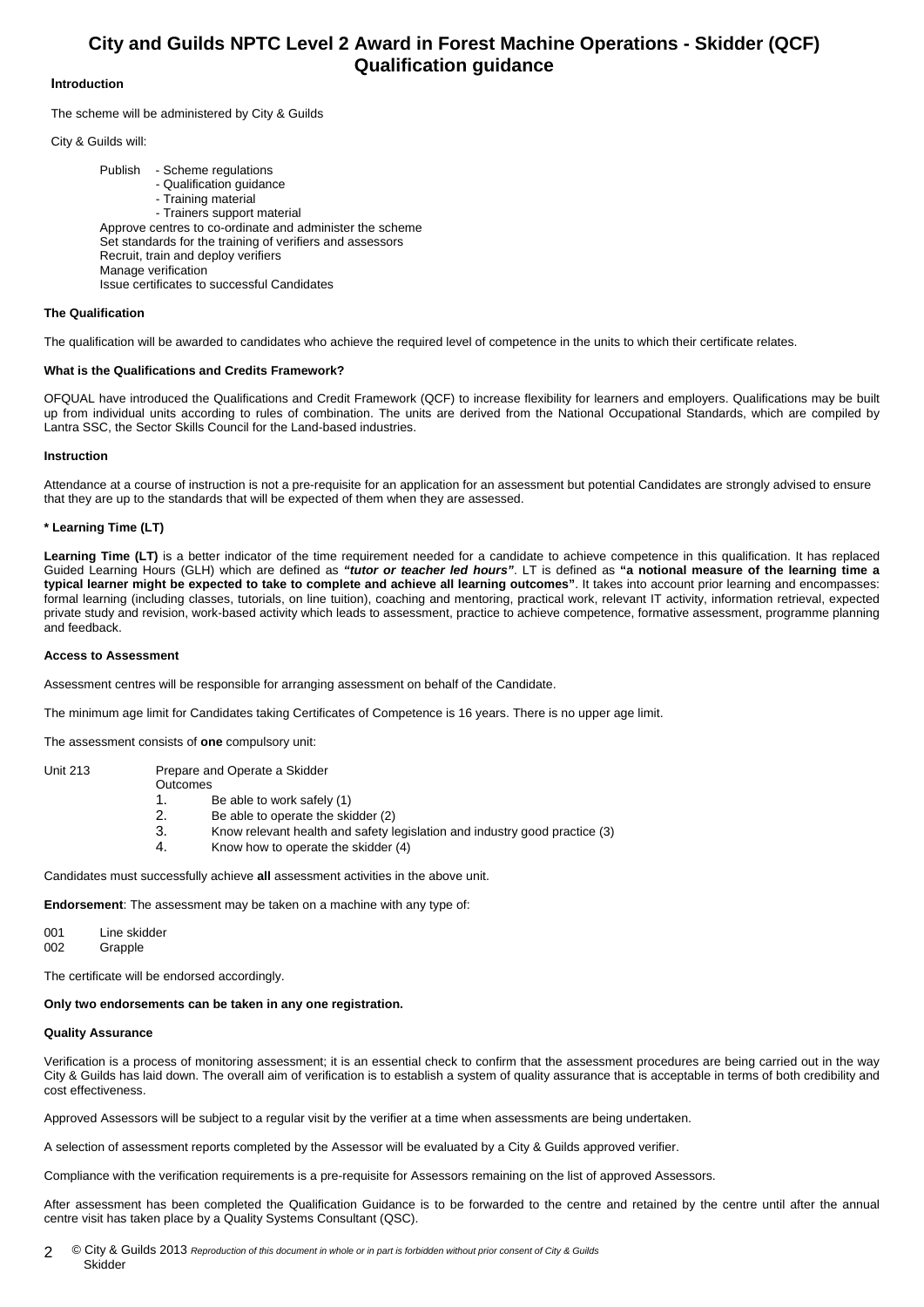#### **Performance Evaluation**

The result of each assessment activity is evaluated against the following criteria:

- **M** = Met Meets or exceeds the assessment criteria by displaying a level of practical performance and/or underpinning knowledge. If the Criterion has been MET, a tick ⊠ is to be put in the box provided in the bottom right-hand column of each section.
- **NM** = Not Met Does not satisfy the requirements of the assessment criteria, being unable to perform the practical task satisfactorily or safely or being deficient in underpinning knowledge. If the Criterion is NOT MET, a cross  $\boxtimes$  is to be put in the box provided in the bottom right-hand column of each section.

#### **Appeals and Equal opportunities**

Centres must have their own auditable, appeals procedures. If a Candidate is not satisfied with the examination conditions or a Candidate feels the opportunity for examination is being denied, the Centre Manager should, in the first instance, address the problem. If, however the problem cannot be resolved, City & Guilds will arbitrate and an external verifier may be approached to offer independent advice. All appeals must be clearly documented by the Centre Manager and made available to the external verifier or City & Guilds if advice is required.

Should occasions arise when centres are not satisfied with any aspect of the external verification process, they should contact Verification Services at City & Guilds.

Access to the qualification is open to all, irrespective of gender, race, creed, age or special needs. Subject to H&S restrictions the Centre Manager should ensure that no learner is subjected to unfair discrimination on any grounds in relation to access to assessment and to the fairness of the assessment. QCA requires City & Guilds to monitor centres to check whether equal opportunities policies are being adhered to.

#### **Validation of Equipment**

A Manufacturer's instruction book or operator's manual should be available for the Candidate to use during the assessment if required.

Vehicles must comply with department of Transport and road Traffic acts where relevant.

Any appropriate item of machinery complying with current legal requirements is acceptable for the assessment, provided it is suitably equipped for **all** assessment activities to be carried out.

#### **Additional Information**

May be sought from the relevant manufacturer's operator manuals or any other appropriate training or safety publication.

Questions should be related to the background or employment aspirations of the candidate and, where possible, product labels used should be representative of products typically used in that sector or industry.

Candidates who undertake this assessment and have met the requirements are reminded of their legal obligation to receive/undertake appropriate additional training in the use of any equipment that differs from that used during the assessment, but which they are nevertheless qualified to use.

#### **Assessment Guidance for the Assessor**

This qualification can only be assessed by an Assessor who is suitably qualified and meets the requirements of the awarding body. The Assessor must be independent **and cannot have been involved with the training of the Candidate**. Please see City & Guilds Centre Manual for guidance.

The Candidate is to be notified of the place and time of assessment and when formal assessment commences and ceases.

Assessors are reminded that assessment is a formal process and that assessment must be carried out using this Qualification Guidance. All relevant assessment criteria must be assessed against the criterion as specified in the Qualification Guidance. Assessment will be carried out by direct observation and by oral questioning of the Candidate. **Where a specific number of responses are required theses may include other suitable answers not specified if they are deemed to be correct by the Assessor**. The performance of the Candidate is to be recorded on the Qualification Guidance as directed by completing the tick boxes. Space has been provided on the Qualification Guidance for the person assessing to record relevant information which can be utilised to provide feedback to the Candidate. After assessment has been completed the Qualification Guidance document is to be retained by the assessor and provided if required by a Quality Systems consultant (QSC).

#### **Assessment Guidance for Candidate**

A list of registered assessment centres is available from City & Guilds NPTC. (www.nptc.org.uk)

Assessment is a process by which it is confirmed that the candidate is competent in the unit(s) within the award to which the assessment relates. It is the process of collecting evidence about his/her capabilities and judging whether that evidence is sufficient to attribute competence.

The Candidate must be registered through the City & Guilds approved assessment centre for this qualification prior to the assessment.

The results of the assessment will be recorded on the Record of Assessment form (ROA).

The qualification guidance contains criteria relating to:

- Observation of practical performance
- Assessment of underpinning knowledge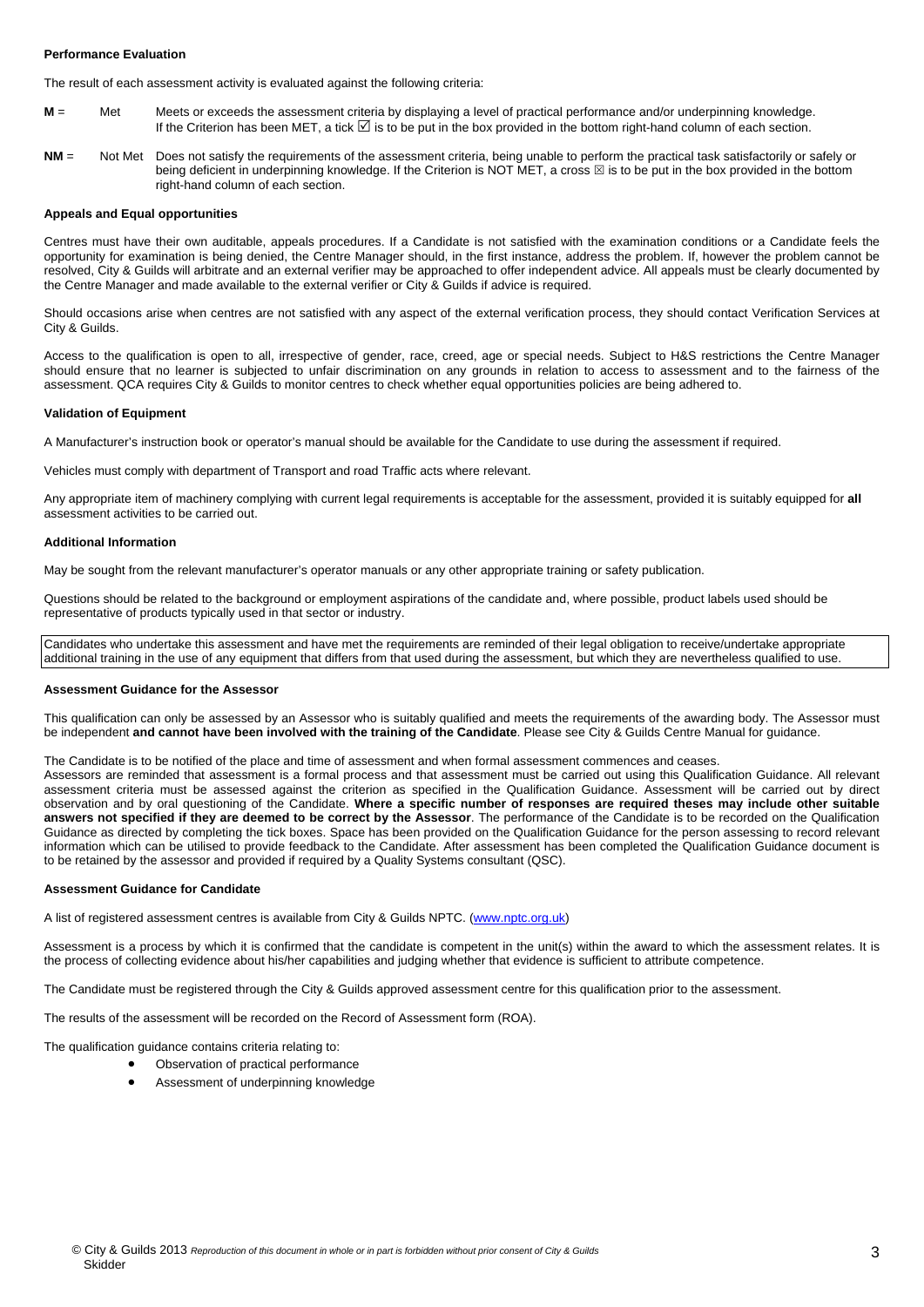#### **Safe Practice:**

- 1. Assessors must hold a current 'First Aid at Work' Certificate.
- 2. It is strongly recommended that Candidates hold at least a recent, recognised 'Emergency First Aid' Training Certificate.
- 3. All forest machines used in the assessments must comply with relevant Arboriculture and Forestry Advisory Group (AFAG) Safety Guides
- 4. Candidates should be familiar with the machine that they are going to operate.
- 5. Appropriate Personal Protective Equipment (PPE) must be worn at all times.
- 6. A First Aid kit meeting current regulations, of the appropriate size for the number of persons on site, must be available.
- 7. The Assessor must ensure a Risk Assessment is carried out, and sufficient control measures implemented.
- 8. Any necessary permissions must have been granted, and notifications made as appropriate: (e.g. Forestry Commission, Forest Enterprise, Private owners etc).
- 9. All equipment being used for this assessment must comply with relevant requirements of the Provision and Use of Work Equipment Regulations (PUWER) 1998 and Lifting Operations and Lifting Equipment Regulations (LOLER) 1998.
- 10. Information may be sought from the relevant operator manuals or any other appropriate training or safety publication.
- 11. Provision must be made to avoid the risk of environmental pollution and adequate control measures must be implemented. (a suitable response kit to be available on the machine)
- 12. It is the responsibility of the Assessor and the Candidate to ensure that any additional requirements and provisions are met as relevant to this qualification.
- 13. Whenever the Candidate leaves the base machine, the parking brake must be applied.
- 14. When the Base Machine is parked and left unattended, or any attachments/detachments of equipment, must carry out the safe stop procedure.
- 15. The Base Machine must be operated in such a way that the Candidate, Assessor, other persons or equipment are not endangered.
- 16. All ancillary equipment, when detached must be left in a safe and stable condition.
- 17. Candidates must comply with current regulations when working at heights regulations 2005 amended
- 18. The assessment is carried out in accordance with the safety guidelines laid down in Arboriculture and Forestry Advisory Group (AFAG) Safety Guides, Health and Safety publications and current machinery directives.
- 19. A breach of Health and Safety that puts any person at risk during the assessment process will result in the assessment being terminated and the Candidate not meeting the required standard
- 20. Initial tonnage is done on unladen weight

#### **Validation of Equipment:**

Any Base Machine complying with industry guidance and European directives is acceptable for the test, provided it is suitably equipped for **all** assessment activities to be carried out. Where a ROPs structure is fitted, an operator seat restraint is in place and functional.

> **Published by City & Guilds Building 500 Abbey Park Stareton Warwickshire CV8 2LY**

**T +44 (0)24 7685 7300 F +44 (0)24 7669 6128 www.nptc.org.uk e-mail: information@cityandguilds.com**

**City & Guilds is a registered charity established to promote education and training**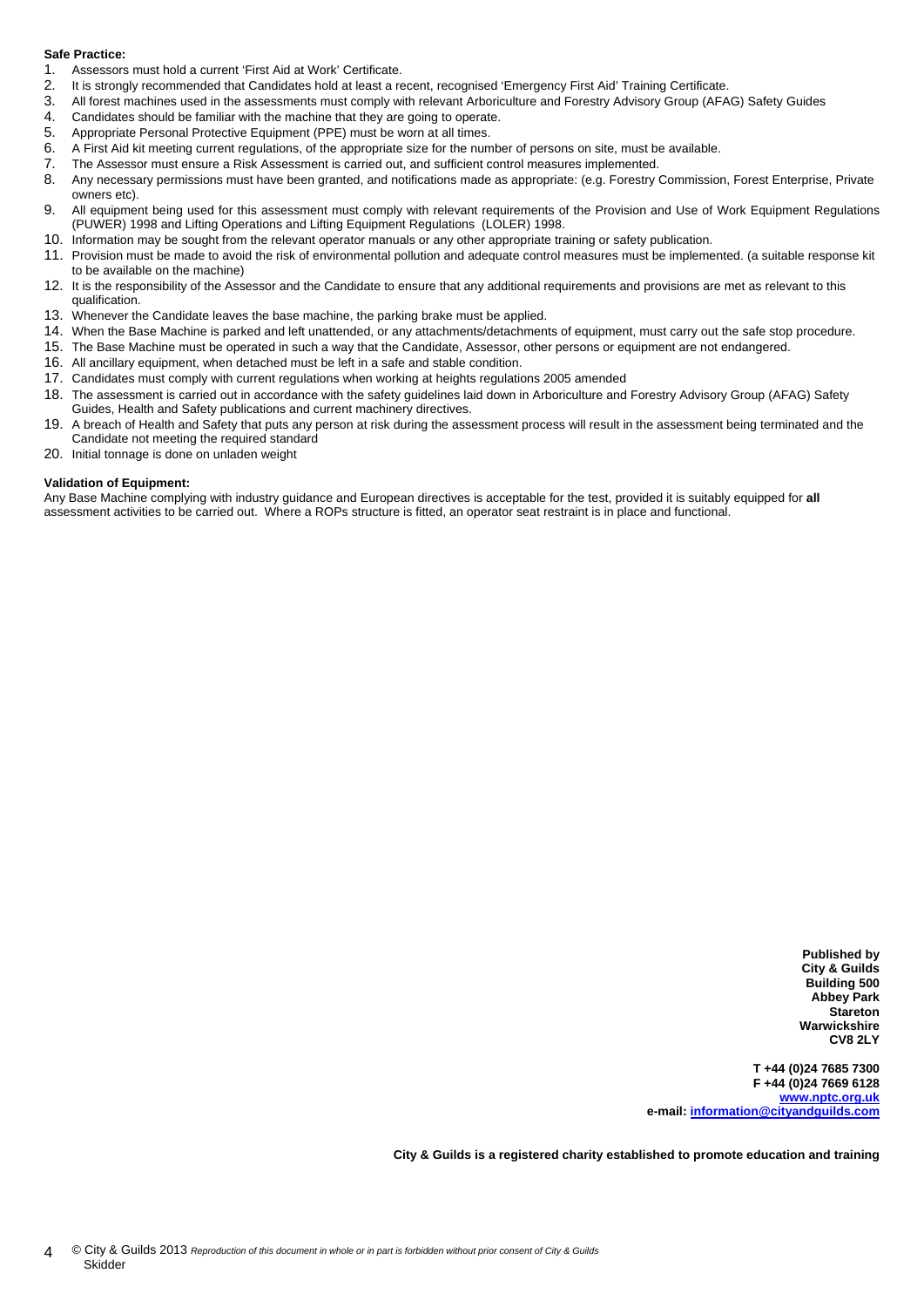| <b>Candidate A</b>               | Name:                                                                                                          |                                                                                                                                                                          |       | Date:                                                                                                                                                                                                                                                                                                                                                                                                                                                                                                                                                      | <b>Start Time:</b>                                                                                                                                                                                                                                             | <b>Duration:</b> |                                                                                                                 |                                                                                                                      |                                                                                                  |                                                                                                                           |
|----------------------------------|----------------------------------------------------------------------------------------------------------------|--------------------------------------------------------------------------------------------------------------------------------------------------------------------------|-------|------------------------------------------------------------------------------------------------------------------------------------------------------------------------------------------------------------------------------------------------------------------------------------------------------------------------------------------------------------------------------------------------------------------------------------------------------------------------------------------------------------------------------------------------------------|----------------------------------------------------------------------------------------------------------------------------------------------------------------------------------------------------------------------------------------------------------------|------------------|-----------------------------------------------------------------------------------------------------------------|----------------------------------------------------------------------------------------------------------------------|--------------------------------------------------------------------------------------------------|---------------------------------------------------------------------------------------------------------------------------|
| <b>Candidate B</b>               | Name:                                                                                                          |                                                                                                                                                                          | Date: |                                                                                                                                                                                                                                                                                                                                                                                                                                                                                                                                                            | <b>Start Time:</b>                                                                                                                                                                                                                                             | <b>Duration:</b> |                                                                                                                 |                                                                                                                      |                                                                                                  |                                                                                                                           |
| <b>Candidate C</b>               | Name:                                                                                                          |                                                                                                                                                                          | Date: |                                                                                                                                                                                                                                                                                                                                                                                                                                                                                                                                                            | <b>Start Time:</b>                                                                                                                                                                                                                                             | <b>Duration:</b> |                                                                                                                 |                                                                                                                      |                                                                                                  |                                                                                                                           |
| <b>Candidate D</b>               | Name:                                                                                                          |                                                                                                                                                                          | Date: |                                                                                                                                                                                                                                                                                                                                                                                                                                                                                                                                                            | <b>Start Time:</b>                                                                                                                                                                                                                                             | <b>Duration:</b> |                                                                                                                 |                                                                                                                      |                                                                                                  |                                                                                                                           |
| <b>CRITERIA</b><br><b>NUMBER</b> | <b>ASSESSMENT</b><br><b>CRITERIA</b>                                                                           | <b>ASSESSOR</b><br><b>GUIDANCE</b>                                                                                                                                       |       |                                                                                                                                                                                                                                                                                                                                                                                                                                                                                                                                                            | <b>ASSESSMENT</b><br><b>ACTIVITIES</b>                                                                                                                                                                                                                         |                  | A                                                                                                               | <b>CANDIDATE</b><br>$\overline{\mathbf{B}}$                                                                          | C                                                                                                | D                                                                                                                         |
| 3.3<br>3                         | Outline the emergency<br>planning procedures<br>relevant to the working<br>area                                | The Candidate to state<br>five factors in emergency<br>planning                                                                                                          |       | include<br>location name<br>$\bullet$<br>grid reference<br>$\bullet$<br>designated meeting place<br>$\bullet$<br>site location name<br>$\bullet$<br>nearest access point<br>$\bullet$<br>street name/district<br>$\bullet$<br>type of access<br>$\bullet$<br>$\bullet$<br>$\bullet$<br>$\bullet$<br>$\bullet$<br>your own contact number<br>$\bullet$                                                                                                                                                                                                      | Emergency planning procedures for a site could<br>suitable helicopter landing area<br>phone number of nearest doctor<br>location and phone number of nearest<br>accident and emergency hospital<br>works manager contact details<br>Met $\checkmark$ Not Met X |                  | □<br>$\Box$<br>$\Box$<br>$\Box$<br>$\Box$<br>$\Box$<br>$\Box$<br>$\Box$<br>$\Box$<br>⊔<br>$\Box$<br>$\Box$      | $\Box$<br>$\Box$<br>□<br>□<br>$\Box$<br>$\Box$<br>□<br>$\Box$<br>□<br>$\Box$<br>□<br>□                               | Ш<br>$\Box$<br>Ш<br>Ш<br>□<br>□<br>Ш<br>$\Box$<br>$\mathbf{L}$<br>$\Box$<br>□<br>□               | Ш<br>□<br>$\Box$<br>□<br>$\Box$<br>$\Box$<br>⊔<br>$\Box$<br>□<br>⊔<br>$\Box$<br>□                                         |
| 1.1<br>1                         | Identify the hazards<br>and risks associated<br>with the working area,<br>the proposed work and<br>the machine | The Candidate to state<br>four hazards and four<br>risks with the working<br>area/work to be done<br>The Candidate to state<br>four hazards and risks for<br>the machine |       | relevant to:<br>The work area/work to be done<br>Hazards<br>power lines<br>$\bullet$<br>terrain<br>$\bullet$<br>access routes<br>$\bullet$<br>chain shot<br>$\bullet$<br>risk zones<br>$\bullet$<br>struck by timber<br>$\bullet$<br>$\bullet$<br><b>Risks</b><br>others on site<br>$\bullet$<br>operator<br>$\bullet$<br>public<br>$\bullet$<br>other machine operators<br>$\bullet$<br>$\bullet$<br>The machine<br>Hazards<br>struck by machine<br>$\bullet$<br>access and egress<br>$\bullet$<br>moving parts<br>$\bullet$<br>hot surfaces<br>$\bullet$ | Identify hazards (anything with the potential to<br>cause harm) and risks (who might be harmed),                                                                                                                                                               |                  | □<br>$\Box$<br>□<br>Ш<br>$\Box$<br>□<br>$\Box$<br>$\Box$<br>$\Box$<br>□<br>$\Box$<br>П<br>□<br>$\Box$<br>□<br>□ | □<br>$\Box$<br>$\Box$<br>□<br>$\Box$<br>□<br>$\Box$<br>$\Box$<br>$\Box$<br>□<br>□<br>□<br>$\Box$<br>$\Box$<br>□<br>□ | $\Box$<br>□<br>⊔<br>□<br>⊔<br>$\Box$<br>$\Box$<br>$\Box$<br>⊔<br>□<br>П<br>□<br>$\Box$<br>⊔<br>⊔ | ⊔<br>⊔<br>$\Box$<br>□<br>$\Box$<br>□<br>$\Box$<br>$\Box$<br>$\Box$<br>Ш<br>$\Box$<br>П<br>⊔<br>$\Box$<br>$\Box$<br>$\Box$ |
|                                  |                                                                                                                |                                                                                                                                                                          |       | working at heights<br>$\bullet$<br>high pressure fluids<br>$\bullet$<br>$\bullet$                                                                                                                                                                                                                                                                                                                                                                                                                                                                          |                                                                                                                                                                                                                                                                |                  | □<br>$\Box$<br>□                                                                                                | □<br>□<br>□                                                                                                          | ⊔<br>□<br>⊔                                                                                      | □<br>□<br>$\Box$                                                                                                          |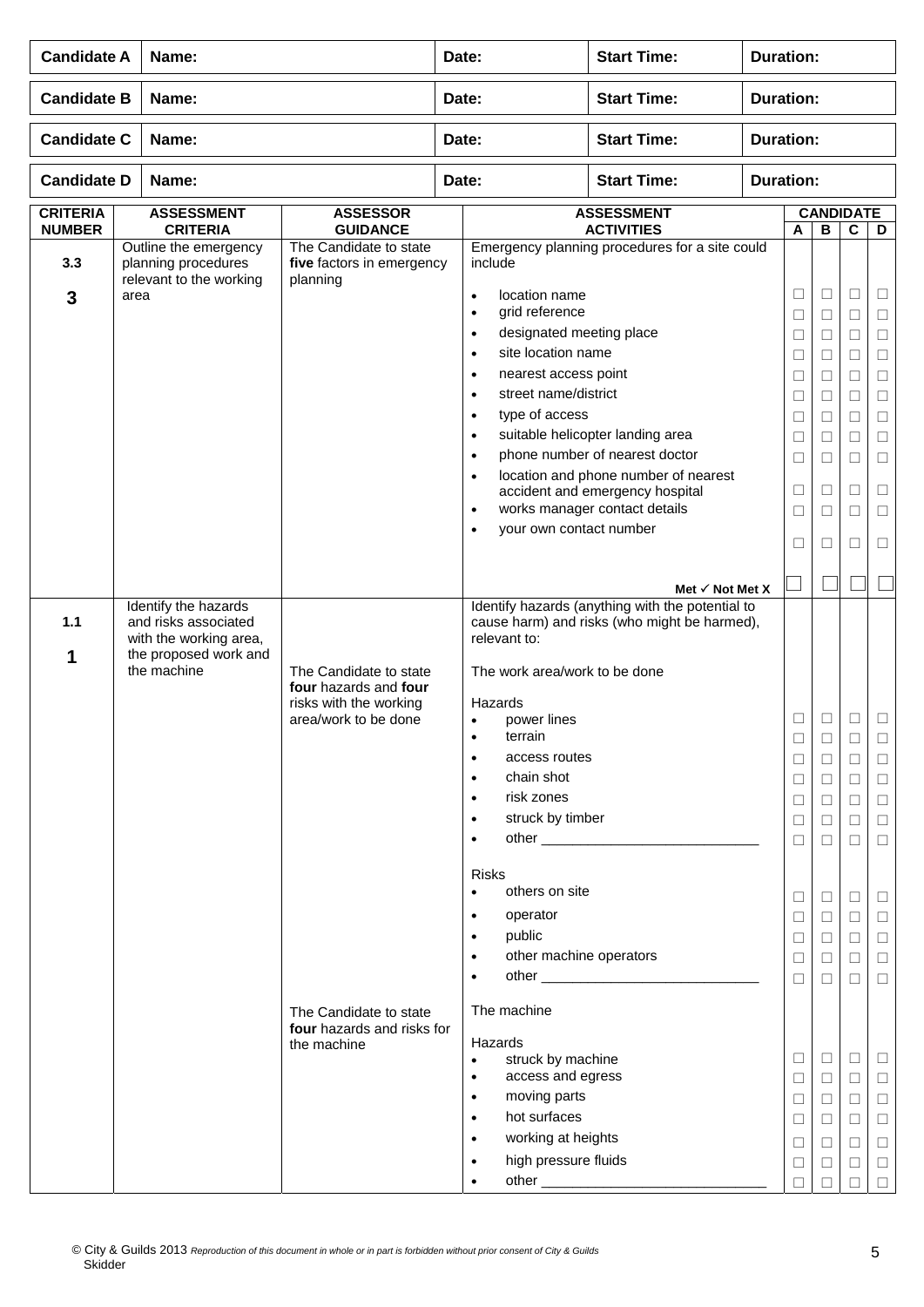| <b>CRITERIA</b> | <b>ASSESSMENT</b>                                                          | <b>ASSESSOR</b>                                                                    | <b>ASSESSMENT</b>                                                                      | <b>CANDIDATE</b> |        |        |        |
|-----------------|----------------------------------------------------------------------------|------------------------------------------------------------------------------------|----------------------------------------------------------------------------------------|------------------|--------|--------|--------|
| <b>NUMBER</b>   | <b>CRITERIA</b>                                                            | <b>GUIDANCE</b>                                                                    | <b>ACTIVITIES</b>                                                                      | A                | B      | C      | D      |
| $1.1$ cont      |                                                                            |                                                                                    | <b>Risks</b>                                                                           |                  |        |        |        |
|                 |                                                                            |                                                                                    |                                                                                        |                  |        |        |        |
|                 |                                                                            |                                                                                    | public<br>$\bullet$                                                                    | $\Box$           | $\Box$ | $\Box$ | $\Box$ |
|                 |                                                                            |                                                                                    | operator<br>$\bullet$                                                                  | □                | □      | $\Box$ | $\Box$ |
|                 |                                                                            |                                                                                    | environment<br>$\bullet$                                                               | $\Box$           | □      | $\Box$ | $\Box$ |
|                 |                                                                            |                                                                                    | $\bullet$                                                                              | $\Box$           | □      | $\Box$ | $\Box$ |
|                 |                                                                            |                                                                                    |                                                                                        |                  |        |        |        |
|                 |                                                                            |                                                                                    |                                                                                        |                  |        |        |        |
|                 | Use appropriate tools,                                                     | Assessor to observe                                                                | Met√ Not Met X<br>All tools, equipment and Personal<br>$\bullet$                       |                  |        |        |        |
| $1.2$           | equipment and personal                                                     | appropriate tools,                                                                 | Protective Equipment are used in line with                                             |                  |        |        |        |
|                 | protective equipment                                                       | equipment and PPE are                                                              | industry good practice e.g. AFAG/HSE.                                                  | $\Box$           | $\Box$ | $\Box$ | $\Box$ |
| 1               | (PPE)                                                                      | used in accordance to                                                              | During all on site operations PPE in<br>$\bullet$                                      |                  |        |        |        |
|                 |                                                                            | industry good practice                                                             | accordance with industry good practice                                                 |                  |        |        |        |
|                 |                                                                            |                                                                                    | must be worn.                                                                          | □                | □      | $\Box$ | $\Box$ |
|                 |                                                                            | All applicable to the task<br>at hand                                              | Personal Protective Equipment identified could                                         |                  |        |        |        |
|                 |                                                                            |                                                                                    | include:<br>safety helmet (if required)<br>$\bullet$                                   | $\Box$           | $\Box$ | $\Box$ | ⊔      |
|                 |                                                                            |                                                                                    | hearing protection (where needed)<br>$\bullet$                                         | $\Box$           | $\Box$ | $\Box$ | $\Box$ |
|                 |                                                                            |                                                                                    | suitable protective gloves<br>$\bullet$                                                | $\Box$           | $\Box$ | $\Box$ | $\Box$ |
|                 |                                                                            |                                                                                    | protective boots<br>$\bullet$                                                          | $\Box$           | □      | $\Box$ | $\Box$ |
|                 |                                                                            |                                                                                    | non snag outer clothing<br>$\bullet$                                                   | $\Box$           | □      | $\Box$ | $\Box$ |
|                 |                                                                            |                                                                                    | high visibility clothing where risk<br>$\bullet$                                       |                  |        |        |        |
|                 |                                                                            |                                                                                    | assessment identifies it                                                               | $\Box$           | $\Box$ | $\Box$ | $\Box$ |
|                 |                                                                            |                                                                                    | hand cleaning materials<br>$\bullet$                                                   | $\Box$           | ⊔      | $\Box$ | $\Box$ |
|                 |                                                                            |                                                                                    | first aid kit<br>$\bullet$                                                             | $\Box$           | □      | $\Box$ | $\Box$ |
|                 |                                                                            |                                                                                    | $\bullet$                                                                              | П                |        | $\Box$ | $\Box$ |
|                 |                                                                            |                                                                                    |                                                                                        |                  |        |        |        |
|                 |                                                                            |                                                                                    | Met $\checkmark$ Not Met X                                                             |                  |        |        |        |
| 3.1             | Outline key health and<br>safety legislation and<br>industry good practice | The Candidate to state<br>two relevant points of<br>each of the following:         | Outline key points from the legislation listed<br>below:                               |                  |        |        |        |
| 3               |                                                                            | Health and Safety at Work<br>Act (HSWA) (1974)                                     | Health and Safety at Work Act (HSWA) (1974) -                                          |                  |        |        |        |
|                 |                                                                            |                                                                                    | $\bullet$<br>general duties for employers and                                          |                  |        |        |        |
|                 |                                                                            |                                                                                    | employees                                                                              |                  | □      | $\Box$ | $\Box$ |
|                 |                                                                            |                                                                                    | maintain safe places of work<br>$\bullet$                                              | $\Box$           | $\Box$ | $\Box$ | $\Box$ |
|                 |                                                                            |                                                                                    | $\bullet$                                                                              | $\Box$           | $\Box$ | $\Box$ | $\Box$ |
|                 |                                                                            |                                                                                    |                                                                                        |                  |        |        |        |
|                 |                                                                            | Provision and Use of<br>Work Equipment                                             | Provision and Use of Work Equipment<br>Regulations 1998 (PUWER 98) -                   |                  |        |        |        |
|                 |                                                                            | Regulations 1998<br>(PUWER 98)                                                     | record keeping<br>$\bullet$                                                            | □                | $\Box$ | $\Box$ | ⊔      |
|                 |                                                                            |                                                                                    | operators adequately trained<br>$\bullet$                                              | □                | ⊔      | $\Box$ | ⊔      |
|                 |                                                                            |                                                                                    | equipment fit for purpose<br>$\bullet$                                                 | $\Box$           | $\Box$ | $\Box$ | $\Box$ |
|                 |                                                                            |                                                                                    | $\bullet$                                                                              | $\Box$           | $\Box$ | П      | $\Box$ |
|                 |                                                                            | Reporting of Injuries,<br>Diseases and Dangerous<br><b>Occurrences Regulations</b> | Reporting of Injuries, Diseases and Dangerous<br>Occurrences Regulations 1995 (RIDDOR) |                  |        |        |        |
|                 |                                                                            | 1995 (RIDDOR)                                                                      | reporting of accidents<br>$\bullet$                                                    | $\Box$           | $\Box$ | $\Box$ | $\Box$ |
|                 |                                                                            |                                                                                    | reporting of dangerous occurrences<br>$\bullet$                                        | $\Box$           | $\Box$ | $\Box$ | $\Box$ |
|                 |                                                                            |                                                                                    | $\bullet$                                                                              | $\Box$           | $\Box$ | $\Box$ | $\Box$ |
|                 |                                                                            | Working at Heights                                                                 | Working at Heights                                                                     |                  |        |        |        |
|                 |                                                                            |                                                                                    | adequate precautions taken for safe<br>$\bullet$                                       |                  |        |        |        |
|                 |                                                                            |                                                                                    | working procedures                                                                     | $\Box$           | $\Box$ | $\Box$ | $\Box$ |
|                 |                                                                            |                                                                                    | any height constitutes working at heights<br>$\bullet$                                 | $\Box$           | $\Box$ | $\Box$ | $\Box$ |
|                 |                                                                            |                                                                                    |                                                                                        | $\Box$           |        | П      | $\Box$ |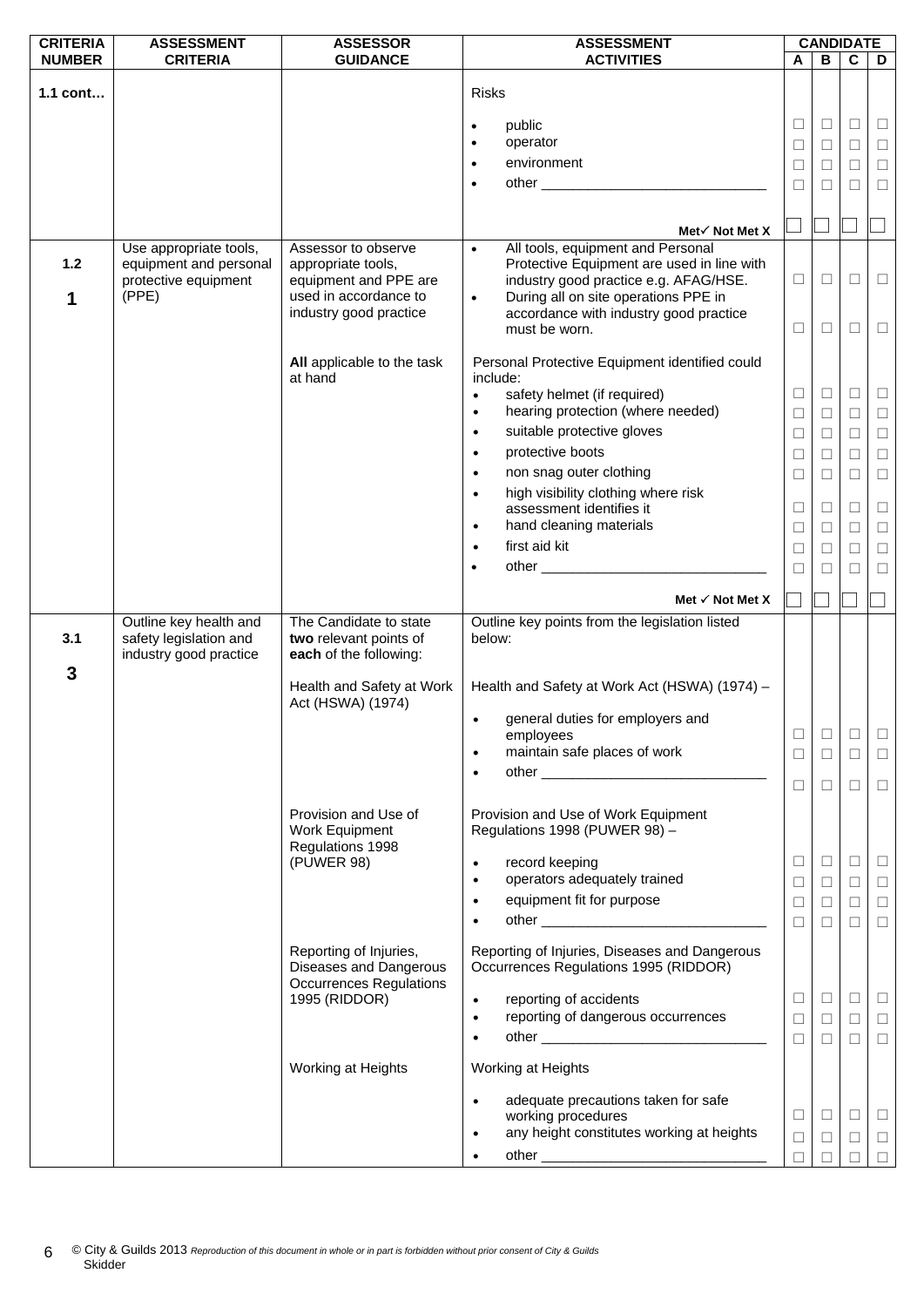| <b>CRITERIA</b> | <b>ASSESSMENT</b>                                  | <b>ASSESSOR</b>                                                            | <b>ASSESSMENT</b>                                                                                               | <b>CANDIDATE</b> |                  |                  |                  |
|-----------------|----------------------------------------------------|----------------------------------------------------------------------------|-----------------------------------------------------------------------------------------------------------------|------------------|------------------|------------------|------------------|
| <b>NUMBER</b>   | <b>CRITERIA</b>                                    | <b>GUIDANCE</b>                                                            | <b>ACTIVITIES</b>                                                                                               | Α                | B                | $\mathbf c$      | D                |
| 3.1 cont        |                                                    | <b>Control of Substances</b><br>Hazardous to Health<br>(COSHH) Regulations | Control of Substances Hazardous to Health<br>(COSHH) Regulations (2002)                                         |                  |                  |                  |                  |
|                 |                                                    | (2002)                                                                     | correct PPE to be identified<br>$\bullet$                                                                       | ⊔                | $\Box$           | $\Box$           | $\Box$           |
|                 |                                                    |                                                                            | correct storage and application<br>$\bullet$                                                                    | $\Box$           | $\Box$           | $\Box$           | $\Box$           |
|                 |                                                    |                                                                            | disposal<br>$\bullet$                                                                                           | $\Box$           | $\Box$           | □                | $\Box$           |
|                 |                                                    |                                                                            | $\bullet$                                                                                                       | □                | □                | □                | $\Box$           |
|                 |                                                    | State two sources of                                                       | <b>Industry Good Practice</b>                                                                                   |                  |                  |                  |                  |
|                 |                                                    | industry good practice<br>information                                      | Arboriculture Forestry Advisory Group<br>$\bullet$<br>(AFAG) information                                        | $\Box$           | $\Box$           | $\Box$           | $\Box$           |
|                 |                                                    |                                                                            | Health and safety in forestry<br>$\bullet$                                                                      | $\Box$           | $\Box$           | □                | $\Box$           |
|                 |                                                    |                                                                            | Forest and water guidelines<br>$\bullet$                                                                        | □                | □                | □                | $\Box$           |
|                 |                                                    |                                                                            | Operators manual<br>$\bullet$                                                                                   | □                | □                | □                | $\Box$           |
|                 |                                                    | State two factors of lone<br>working                                       | Lone working                                                                                                    |                  |                  |                  |                  |
|                 |                                                    |                                                                            | effective communication system<br>$\bullet$<br>fail to safe system<br>$\bullet$                                 | □<br>Ш           | $\Box$<br>$\Box$ | $\Box$<br>$\Box$ | $\Box$<br>$\Box$ |
|                 |                                                    |                                                                            | reporting in times                                                                                              | $\Box$           | □                | $\Box$           | $\Box$           |
|                 |                                                    | State two procedures to<br>be followed when machine                        | Line contact possible procedures:                                                                               |                  |                  |                  |                  |
|                 |                                                    | contacts power line                                                        | where possible, drive away to safe area<br>$\bullet$<br>if safe, stay in machine and contact power<br>$\bullet$ | $\Box$           | $\Box$           | ⊔                | $\Box$           |
|                 |                                                    |                                                                            | company/supervisor<br>jump from machine, bunny hop as far as<br>$\bullet$                                       | $\Box$           | $\Box$           | $\Box$           | $\Box$           |
|                 |                                                    | State four factors                                                         | possible<br>Power lines                                                                                         | $\Box$           | $\Box$           | □                | $\Box$           |
|                 |                                                    | regarding working near                                                     |                                                                                                                 |                  |                  |                  |                  |
|                 |                                                    | power lines                                                                | designated crossing point (goal posts)<br>$\bullet$<br>liaison with power companies<br>$\bullet$                | $\Box$<br>$\Box$ | $\Box$<br>$\Box$ | $\Box$<br>$\Box$ | $\Box$<br>$\Box$ |
|                 |                                                    |                                                                            | site maps<br>$\bullet$                                                                                          | Ш                | □                | □                | $\Box$           |
|                 |                                                    |                                                                            | <b>AFAG</b><br>$\bullet$                                                                                        | ⊔                | □                | □                | $\Box$           |
|                 |                                                    |                                                                            | electricity at work                                                                                             | ⊔                | □                | □                | $\Box$           |
|                 |                                                    |                                                                            | other experiences                                                                                               |                  |                  |                  |                  |
|                 |                                                    |                                                                            |                                                                                                                 |                  |                  |                  |                  |
|                 |                                                    |                                                                            | Met $\checkmark$ Not Met X                                                                                      |                  |                  |                  |                  |
| 3.2             | Describe the types of<br>records that may be       | The Candidate to state<br>two types of record                              | Records:                                                                                                        |                  |                  |                  |                  |
|                 | required for                                       | keeping to meet PUWER                                                      | logbook<br>$\bullet$                                                                                            | $\Box$           | $\Box$           | □                | □                |
| 3               | management and                                     |                                                                            | service logbook<br>$\bullet$                                                                                    | $\Box$           | $\Box$           | $\Box$           | $\Box$           |
|                 | legislative<br>requirements                        |                                                                            | time sheet<br>$\bullet$                                                                                         | ⊔                | □                | □                | $\Box$           |
|                 |                                                    |                                                                            | maintenance schedule<br>$\bullet$                                                                               | $\Box$           | $\Box$           | $\Box$           | $\Box$           |
|                 |                                                    |                                                                            | $\bullet$                                                                                                       | □                | П                | □                | $\Box$           |
|                 |                                                    |                                                                            | Met $\checkmark$ Not Met X                                                                                      |                  |                  |                  |                  |
| 4.1             | Explain the fitting,                               | <b>All required</b>                                                        | nuts, bolts all present<br>$\bullet$                                                                            | □                | □                | □                | □                |
|                 | condition, operation and                           |                                                                            | extraction equipment secured to base<br>$\bullet$                                                               | $\Box$           | $\Box$           | □                | $\Box$           |
| 4               | control system of the                              |                                                                            | cracked frame<br>$\bullet$                                                                                      | $\Box$           | □                | □                | $\Box$           |
|                 | extraction equipment                               |                                                                            | report defects<br>$\bullet$                                                                                     | ⊔                | ⊔                | $\Box$           | $\Box$           |
|                 |                                                    |                                                                            | maintenance records<br>$\bullet$                                                                                | $\Box$           | $\Box$           | $\Box$           | $\Box$           |
| 2.1             | Check fitting, condition,<br>operation and control |                                                                            | control system<br>$\bullet$                                                                                     | □                | □                | □                | $\Box$           |
| $\overline{2}$  | system of extraction                               |                                                                            | warning/safety decals<br>$\bullet$                                                                              | $\Box$           | □                | $\Box$           | $\Box$           |
|                 | equipment as fitted to                             |                                                                            | guarding requirements<br>$\bullet$                                                                              | $\Box$           | □                | □                | $\Box$           |
|                 | vehicle                                            |                                                                            | oil levels checked (if applicable)<br>$\bullet$                                                                 | □                | ⊔                | $\Box$           | $\Box$           |
|                 |                                                    |                                                                            | greasing                                                                                                        | $\Box$           | $\Box$           | □                | $\Box$           |
|                 |                                                    |                                                                            |                                                                                                                 | П                | □                | □                | $\Box$           |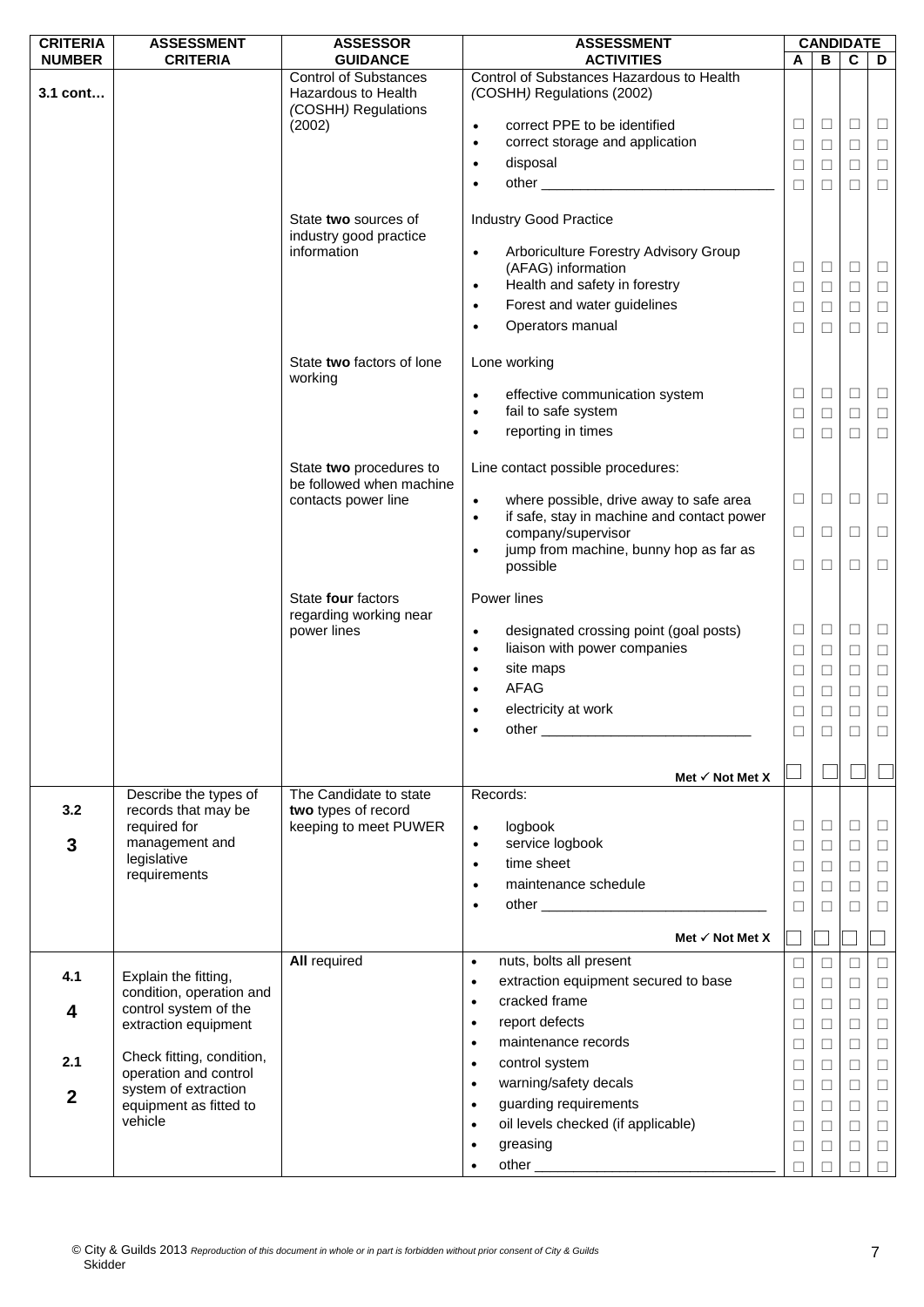| <b>CRITERIA</b> | <b>ASSESSMENT</b>                         | <b>ASSESSOR</b>                                     | <b>ASSESSMENT</b>                                                                          |        |        | <b>CANDIDATE</b> |        |
|-----------------|-------------------------------------------|-----------------------------------------------------|--------------------------------------------------------------------------------------------|--------|--------|------------------|--------|
| <b>NUMBER</b>   | <b>CRITERIA</b>                           | <b>GUIDANCE</b>                                     | <b>ACTIVITIES</b>                                                                          | A      | В      | $\mathbf c$      | D      |
| 4.1/2.1         |                                           |                                                     | <b>Either</b><br>Line skidder                                                              |        |        |                  |        |
| cont            |                                           |                                                     | rope test certificate                                                                      |        |        |                  |        |
|                 |                                           |                                                     | fair lead rollers/pulleys<br>$\bullet$                                                     | $\Box$ | ⊔      | □                | $\Box$ |
|                 |                                           |                                                     |                                                                                            | $\Box$ | $\Box$ | $\Box$           | $\Box$ |
|                 |                                           |                                                     | rope compatible with winch<br>$\bullet$                                                    | $\Box$ | $\Box$ | $\Box$           | $\Box$ |
|                 |                                           |                                                     | rope condition<br>$\bullet$                                                                | $\Box$ | $\Box$ | □                | $\Box$ |
|                 |                                           |                                                     | rope termination<br>$\bullet$                                                              | $\Box$ | □      | □                | $\Box$ |
|                 |                                           |                                                     | extraction system<br>$\bullet$                                                             | $\Box$ | ⊔      | □                | $\Box$ |
|                 |                                           |                                                     | chokering system is compatible<br>$\bullet$                                                | □      | $\Box$ | $\Box$           | $\Box$ |
|                 |                                           |                                                     | chain adjustment and guarding<br>$\bullet$                                                 | $\Box$ | □      | $\Box$           | $\Box$ |
|                 |                                           |                                                     | PTO guards<br>$\bullet$                                                                    | □      | ⊔      | $\Box$           | $\Box$ |
|                 |                                           |                                                     | clutch adjustment<br>$\bullet$                                                             | $\Box$ | $\Box$ | $\Box$           | $\Box$ |
|                 |                                           |                                                     | brake adjustment<br>$\bullet$                                                              | □      | ⊔      | □                | $\Box$ |
|                 |                                           |                                                     | free spool adjustment<br>$\bullet$                                                         | $\Box$ | $\Box$ | $\Box$           | $\Box$ |
|                 |                                           |                                                     | $\bullet$                                                                                  | □      | □      | $\Box$           | $\Box$ |
|                 |                                           |                                                     |                                                                                            |        |        |                  |        |
|                 |                                           |                                                     | <b>OR</b>                                                                                  |        |        |                  |        |
|                 |                                           |                                                     | Grapple                                                                                    |        |        |                  |        |
|                 |                                           |                                                     | hydraulic tongs                                                                            |        |        |                  |        |
|                 |                                           |                                                     |                                                                                            | $\Box$ | ⊔      | $\Box$           | $\Box$ |
|                 |                                           |                                                     | hydraulic pipes<br>$\bullet$                                                               | □      | ⊔      | $\Box$           | $\Box$ |
|                 |                                           |                                                     | grapple operation<br>$\bullet$                                                             | $\Box$ | □      | $\Box$           | $\Box$ |
|                 |                                           |                                                     | $\bullet$                                                                                  | □      | П      | П                | $\Box$ |
|                 |                                           |                                                     |                                                                                            |        |        |                  |        |
|                 |                                           |                                                     | Met $\checkmark$ Not Met X                                                                 |        |        |                  |        |
|                 | Describe how                              | <b>Three</b> causes                                 | Environmental damage may be caused by:                                                     |        |        |                  |        |
| 3.4             | environmental damage<br>can be caused and |                                                     | incorrect storage of fuel and oil<br>$\bullet$                                             | □      | ⊔      | □                | $\Box$ |
| 3               | minimised                                 |                                                     | defective machinery<br>$\bullet$                                                           | $\Box$ | □      | $\Box$           | $\Box$ |
|                 |                                           |                                                     | poor work practices<br>$\bullet$                                                           | $\Box$ | $\Box$ | $\Box$           | $\Box$ |
|                 |                                           |                                                     | oil and fuel spillages<br>$\bullet$                                                        | $\Box$ | $\Box$ | $\Box$           | $\Box$ |
|                 |                                           |                                                     | $\bullet$                                                                                  | $\Box$ | □      | $\Box$           | □      |
|                 |                                           | Three preventions                                   | Environmental damage may be prevented by<br>following principles of industry good practice |        |        |                  |        |
|                 |                                           |                                                     | $\bullet$                                                                                  | $\Box$ | $\Box$ | $\Box$           | $\Box$ |
|                 |                                           |                                                     | good housekeeping<br>$\bullet$                                                             | $\Box$ | □      | $\Box$           | $\Box$ |
|                 |                                           |                                                     | appropriately trained operators<br>$\bullet$                                               | $\Box$ | ⊔      | □                | ⊔      |
|                 |                                           |                                                     | spill kits are available<br>$\bullet$                                                      | □      | $\Box$ | $\Box$           | $\Box$ |
|                 |                                           |                                                     | $\bullet$                                                                                  | □      | ⊔      | П                | $\Box$ |
|                 |                                           |                                                     | Met $\checkmark$ Not Met X                                                                 |        |        |                  |        |
|                 |                                           |                                                     |                                                                                            |        |        |                  |        |
| 3.5             | Describe the correct                      | The Candidate to state<br>one method                | Disposal of waste from workplace activities may<br>include                                 |        |        |                  |        |
|                 | methods for disposing<br>of waste         |                                                     | use of designated waste/recycle bins<br>$\bullet$                                          |        |        |                  |        |
| 3               |                                           |                                                     | waste oils placed in approved containers for<br>$\bullet$                                  | $\Box$ | □      | $\Box$           | $\Box$ |
|                 |                                           |                                                     | disposal                                                                                   | $\Box$ | □      | □                | $\Box$ |
|                 |                                           |                                                     | $\bullet$                                                                                  | $\Box$ | ⊔      | П                | □      |
|                 |                                           |                                                     |                                                                                            |        |        |                  |        |
|                 |                                           |                                                     | Met $\checkmark$ Not Met X                                                                 |        |        |                  |        |
|                 | Explain the procedure                     | State six procedures to be                          | safety belt fastened (if fitted)<br>$\bullet$                                              | $\Box$ | □      | □                | $\Box$ |
| 4.2             | for woodland driving                      | followed when driving a                             | stacking blade/butt plate fully raised (if fitted)<br>$\bullet$                            | $\Box$ | $\Box$ | $\Box$           | $\Box$ |
| 4               |                                           | line/ grapple skidder<br>through woodland           | choice of gear/engine speed<br>$\bullet$                                                   | $\Box$ | □      | □                | $\Box$ |
|                 |                                           |                                                     | use of differential lock<br>$\bullet$                                                      | $\Box$ | □      | $\Box$           | $\Box$ |
|                 |                                           |                                                     | negotiation of stacks<br>$\bullet$                                                         | $\Box$ | □      | $\Box$           | $\Box$ |
|                 |                                           | AFAG guides and industry                            | negotiation of uphill slopes<br>$\bullet$                                                  | □      | ⊔      | $\Box$           | $\Box$ |
|                 |                                           | best practice are to be<br>referred to for Overhead | negotiation of downhill slopes<br>$\bullet$                                                | $\Box$ | $\Box$ | $\Box$           | $\Box$ |
|                 |                                           | hazards                                             | negotiation of side slopes<br>$\bullet$                                                    | □      | □      | $\Box$           | $\Box$ |
|                 |                                           |                                                     | use of independent brakes<br>$\bullet$                                                     | $\Box$ | $\Box$ | $\Box$           | $\Box$ |
|                 |                                           |                                                     | overhead hazards<br>$\bullet$                                                              | $\Box$ | □      | $\Box$           | $\Box$ |
|                 |                                           |                                                     | $\bullet$                                                                                  | □      | ⊔      | □                | $\Box$ |
|                 |                                           |                                                     |                                                                                            |        |        |                  |        |
|                 |                                           |                                                     | Met $\checkmark$ Not Met X                                                                 |        |        |                  |        |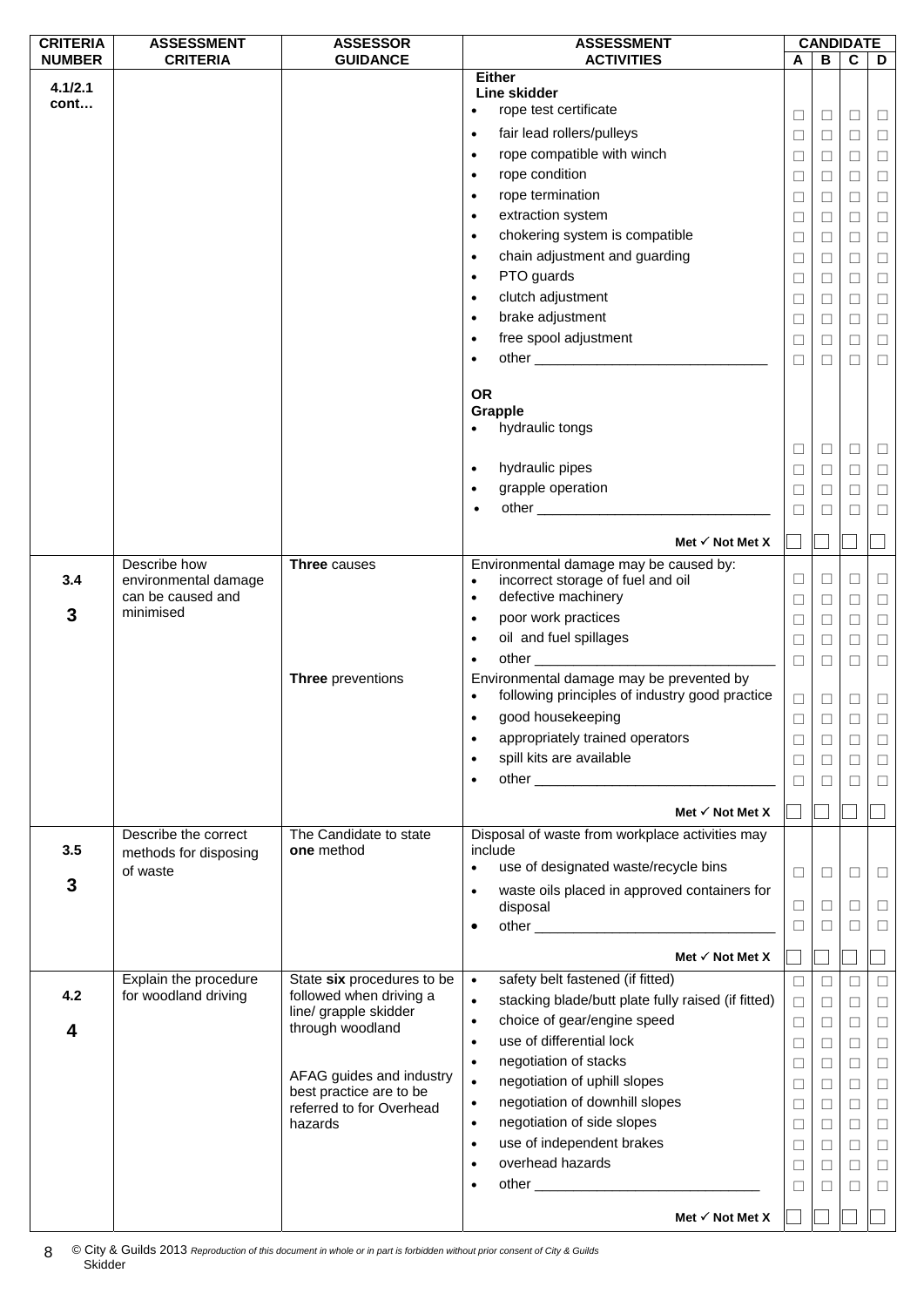| <b>CRITERIA</b>  | <b>ASSESSMENT</b>                                                      | <b>ASSESSOR</b>                                                                   | <b>ASSESSMENT</b>                                                                                 | <b>CANDIDATE</b> |                  |                  |                  |
|------------------|------------------------------------------------------------------------|-----------------------------------------------------------------------------------|---------------------------------------------------------------------------------------------------|------------------|------------------|------------------|------------------|
| <b>NUMBER</b>    | <b>CRITERIA</b>                                                        | <b>GUIDANCE</b>                                                                   | <b>ACTIVITIES</b>                                                                                 | A                | B                | $\mathbf C$      | D                |
| 2.2              | Carry out the operation<br>in accordance with the<br>job specification | Use cable drum<br>winch/grapple                                                   | position tractor<br>$\bullet$                                                                     | □                | □                | □                | □                |
| $\boldsymbol{2}$ |                                                                        | Sufficient chokering,<br>extraction, unchokering                                  | <b>Appropriate attachment</b>                                                                     |                  |                  |                  |                  |
|                  |                                                                        | must be assessed                                                                  | <b>Either</b>                                                                                     |                  |                  |                  |                  |
|                  |                                                                        | covering loading to the<br>capacity of the machine;<br>relating load size to site | Line                                                                                              |                  |                  |                  |                  |
|                  |                                                                        | conditions.                                                                       | take out winch cable smoothly<br>$\bullet$<br>correct angle/direction of pull<br>$\bullet$        | $\Box$           | $\Box$           | $\Box$           | $\Box$           |
|                  |                                                                        |                                                                                   | sequence of chokering<br>$\bullet$                                                                | $\Box$<br>$\Box$ | $\Box$<br>$\Box$ | $\Box$<br>$\Box$ | $\Box$<br>$\Box$ |
|                  |                                                                        |                                                                                   | method of attachment<br>$\bullet$                                                                 | $\Box$           | $\Box$           | $\Box$           | $\Box$           |
|                  |                                                                        |                                                                                   | choker attached 220mm -300mm (8"-12")<br>$\bullet$                                                |                  |                  |                  |                  |
|                  |                                                                        |                                                                                   | from butt/tip end when ground skidding                                                            | $\Box$           | $\Box$           | □                | $\Box$           |
|                  |                                                                        |                                                                                   | if hooked choker is used, the opening should<br>$\bullet$<br>face away from the direction of pull | $\Box$           | □                | □                | $\Box$           |
|                  |                                                                        |                                                                                   | surplus slack in chokers adjusted using                                                           |                  |                  |                  |                  |
|                  |                                                                        |                                                                                   | approved method to maintain ground                                                                |                  |                  |                  |                  |
|                  |                                                                        |                                                                                   | clearance when load is held against tractor<br>butt plate                                         | □                | $\Box$           | □                | □                |
|                  |                                                                        |                                                                                   | appropriate butt plate pulley selected (if<br>٠                                                   |                  |                  |                  |                  |
|                  |                                                                        |                                                                                   | applicable)                                                                                       | $\Box$           | □                | □                | $\Box$           |
|                  |                                                                        |                                                                                   | concise instructions to winch operator<br>$\bullet$<br>tension cable                              | $\Box$           | $\Box$           | $\Box$           | $\Box$           |
|                  |                                                                        |                                                                                   | $\bullet$<br>winch in load                                                                        | $\Box$           | $\Box$           | $\Box$           | $\Box$<br>$\Box$ |
|                  |                                                                        |                                                                                   | correct use of remote controls where                                                              | $\Box$           | $\Box$           | □                |                  |
|                  |                                                                        |                                                                                   | applicable                                                                                        | □                | $\Box$           | $\Box$           | $\Box$           |
|                  |                                                                        |                                                                                   | safety of operator<br>$\bullet$                                                                   | $\Box$           | $\Box$           | $\Box$           | $\Box$           |
|                  |                                                                        |                                                                                   | <b>OR</b>                                                                                         |                  |                  |                  |                  |
|                  |                                                                        |                                                                                   | Grapple                                                                                           |                  |                  |                  |                  |
|                  |                                                                        |                                                                                   | assemble load to optimum capacity of<br>$\bullet$<br>equipment                                    | $\Box$           | $\Box$           | $\Box$           | $\Box$           |
|                  |                                                                        |                                                                                   | economy of movement<br>$\bullet$                                                                  | $\Box$           | $\Box$           | $\Box$           | $\Box$           |
|                  |                                                                        |                                                                                   | ability to extract timber butt or tip first<br>$\bullet$                                          | $\Box$           | $\Box$           | $\Box$           | $\Box$           |
|                  |                                                                        |                                                                                   | position and alignment of grapple<br>$\bullet$<br>correct transport height                        | $\Box$           | $\Box$           | $\Box$           | $\Box$           |
|                  |                                                                        | Transport load to                                                                 | <b>Transportation</b>                                                                             | ⊔                | □                | □                | □                |
|                  |                                                                        | conversion/stacking site                                                          |                                                                                                   |                  |                  |                  |                  |
|                  |                                                                        |                                                                                   | load position<br>$\bullet$<br>avoidance of obstacles and damage to<br>$\bullet$                   | $\Box$           | $\Box$           | $\Box$           | □                |
|                  |                                                                        |                                                                                   | standing crop                                                                                     | $\Box$           | $\Box$           | $\Box$           | $\Box$           |
|                  |                                                                        |                                                                                   | engine speed<br>٠                                                                                 | □                | $\Box$           | $\Box$           | $\Box$           |
|                  |                                                                        |                                                                                   | gear selection                                                                                    | $\Box$           | $\Box$           | $\Box$           | $\Box$           |
|                  |                                                                        |                                                                                   | stability of vehicle                                                                              | $\Box$           | □                | □                | $\Box$           |
|                  |                                                                        | Detach load                                                                       | <b>Load detachment</b>                                                                            |                  |                  |                  |                  |
|                  |                                                                        |                                                                                   | presentation of extracted material for<br>$\bullet$                                               |                  |                  |                  |                  |
|                  |                                                                        |                                                                                   | subsequent operations                                                                             | Ш                | $\Box$           | $\Box$           | ⊔                |
|                  |                                                                        |                                                                                   | parking brake applied<br>$\bullet$                                                                | $\Box$           | $\Box$           | $\Box$           | $\Box$           |
|                  |                                                                        |                                                                                   | stacking blade lowered (if fitted)                                                                | □                | □                | □                | □                |
|                  |                                                                        |                                                                                   | <b>Either</b>                                                                                     |                  |                  |                  |                  |
|                  |                                                                        |                                                                                   | Winch                                                                                             |                  |                  |                  |                  |
|                  |                                                                        |                                                                                   | release tension, avoiding over run, of the<br>winch rope                                          | □                | $\Box$           | $\Box$           | $\Box$           |
|                  |                                                                        |                                                                                   | detach chokering system<br>$\bullet$                                                              | П                | П                |                  |                  |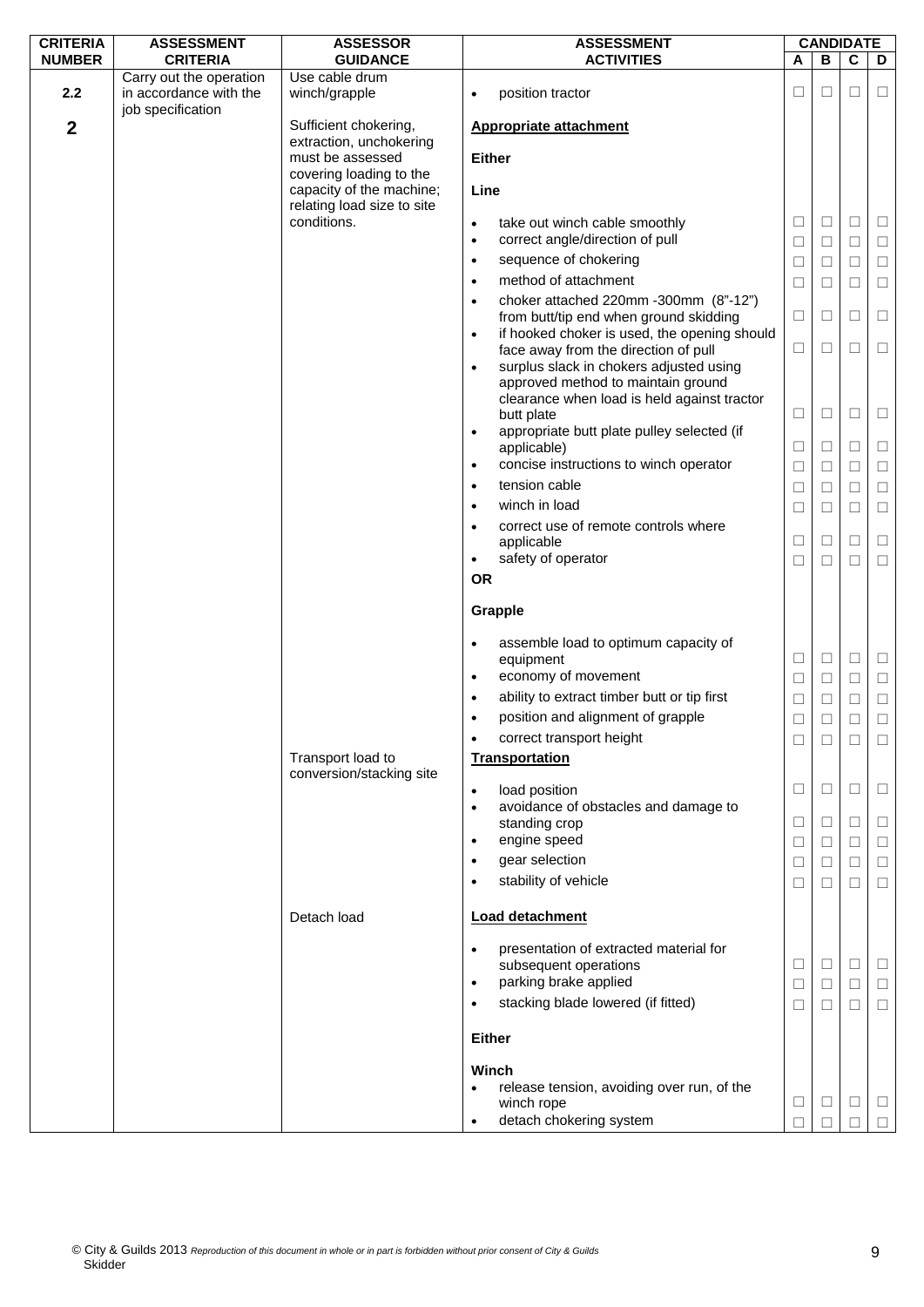| <b>CRITERIA</b>  | <b>ASSESSMENT</b>                              | <b>ASSESSOR</b>            | <b>ASSESSMENT</b>                                                                                                                                                                                                                          |        |              | <b>CANDIDATE</b> |        |
|------------------|------------------------------------------------|----------------------------|--------------------------------------------------------------------------------------------------------------------------------------------------------------------------------------------------------------------------------------------|--------|--------------|------------------|--------|
| <b>NUMBER</b>    | <b>CRITERIA</b>                                | <b>GUIDANCE</b>            | <b>ACTIVITIES</b>                                                                                                                                                                                                                          | Α      | $\, {\bf B}$ | $\overline{c}$   | D      |
| 2.2 cont         |                                                |                            | <b>OR</b>                                                                                                                                                                                                                                  |        |              |                  |        |
|                  |                                                |                            | <b>Grapple</b><br>tongs lowered and opened                                                                                                                                                                                                 | $\Box$ | $\Box$       | □                | $\Box$ |
|                  |                                                |                            | Timber retrieval                                                                                                                                                                                                                           |        |              |                  |        |
|                  |                                                | Use winch to retrieve      | <b>Either</b>                                                                                                                                                                                                                              |        |              |                  |        |
|                  |                                                | timber from behind an      | Line                                                                                                                                                                                                                                       |        |              |                  |        |
|                  |                                                | obstacle (Line only)       | $\bullet$<br>appropriate strop<br>appropriate pulley                                                                                                                                                                                       | $\Box$ | $\Box$       | $\Box$           | $\Box$ |
|                  |                                                |                            | $\bullet$<br>appropriate anchor point                                                                                                                                                                                                      | $\Box$ | □            | $\Box$           | $\Box$ |
|                  |                                                |                            | $\bullet$<br>appropriate shackle                                                                                                                                                                                                           | $\Box$ | $\Box$       | $\Box$           | $\Box$ |
|                  |                                                |                            | $\bullet$<br>risk zones identified                                                                                                                                                                                                         | $\Box$ | $\Box$       | $\Box$           | $\Box$ |
|                  |                                                |                            | $\bullet$<br>maximum angle of pull                                                                                                                                                                                                         | □      | □            | $\Box$           | $\Box$ |
|                  |                                                |                            | $\bullet$                                                                                                                                                                                                                                  | $\Box$ | $\Box$       | $\Box$           | $\Box$ |
|                  |                                                |                            | <b>OR</b>                                                                                                                                                                                                                                  |        |              |                  |        |
|                  |                                                |                            | Grapple<br>N/A                                                                                                                                                                                                                             | ⊔      | ⊔            | Ш                | ⊔      |
|                  |                                                |                            | Met $\checkmark$ Not Met X                                                                                                                                                                                                                 |        |              |                  |        |
|                  | Explain alternative                            |                            | Alternative methods may include                                                                                                                                                                                                            |        |              |                  |        |
| 4.3              | methods of chokering to<br>the one used, where |                            | polypropylene<br>$\bullet$                                                                                                                                                                                                                 | ⊔      | □            | □                | $\Box$ |
| 4                | appropriate                                    |                            | chains<br>$\bullet$                                                                                                                                                                                                                        | $\Box$ | $\Box$       | $\Box$           | $\Box$ |
|                  |                                                |                            | wire rope<br>$\bullet$                                                                                                                                                                                                                     | $\Box$ | П            | □                | $\Box$ |
|                  |                                                |                            | other and the contract of the contract of the contract of the contract of the contract of the contract of the contract of the contract of the contract of the contract of the contract of the contract of the contract of the<br>$\bullet$ | $\Box$ | □            | $\Box$           | $\Box$ |
|                  |                                                |                            |                                                                                                                                                                                                                                            |        |              |                  |        |
|                  | Manoeuvre the machine                          |                            | Met $\checkmark$ Not Met X<br>full safe stop procedure, hand brake on,<br>$\bullet$                                                                                                                                                        |        |              |                  |        |
| 2.3              | on site in a safe and                          |                            | gears in neutral, key removed and placed in                                                                                                                                                                                                |        |              |                  |        |
|                  | effective way                                  |                            | pocket                                                                                                                                                                                                                                     | $\Box$ | $\Box$       | $\Box$           | $\Box$ |
| $\boldsymbol{2}$ |                                                |                            | dismount safely<br>$\bullet$                                                                                                                                                                                                               | $\Box$ | $\Box$       | □                | $\Box$ |
|                  |                                                |                            | Met $\checkmark$ Not Met X                                                                                                                                                                                                                 |        |              |                  |        |
| 4.4              | Explain the procedure<br>for debogging         | One required from          | Self recovery:                                                                                                                                                                                                                             |        |              |                  |        |
|                  |                                                | self recovery<br>$\bullet$ | selection of equipment<br>$\bullet$                                                                                                                                                                                                        | ⊔      | □            | □                | □      |
| 4                |                                                | other vehicle              | choice of anchor for debogging<br>٠                                                                                                                                                                                                        | $\Box$ | $\Box$       | □                | $\Box$ |
|                  |                                                | powered/ hand winch        | direction of winch rope through pulley<br>$\bullet$                                                                                                                                                                                        | $\Box$ | $\Box$       | □                | $\Box$ |
|                  |                                                |                            | correct gear engaged<br>$\bullet$                                                                                                                                                                                                          | □      | □            | $\Box$           | $\Box$ |
|                  |                                                |                            | use of hand throttle<br>$\bullet$                                                                                                                                                                                                          | $\Box$ | $\Box$       | $\Box$           | $\Box$ |
|                  |                                                |                            | correct winching/driving techniques<br>$\bullet$                                                                                                                                                                                           | □      | □            | □                | $\Box$ |
|                  |                                                |                            | vehicle stability<br>٠                                                                                                                                                                                                                     | $\Box$ | □            | $\Box$           | $\Box$ |
|                  |                                                |                            | equipment re-stowed on vehicle after use<br>٠                                                                                                                                                                                              | $\Box$ | □            | □                | $\Box$ |
|                  |                                                |                            | Other vehicle:                                                                                                                                                                                                                             |        |              |                  |        |
|                  |                                                |                            | selection of equipment<br>$\bullet$                                                                                                                                                                                                        | $\Box$ | □            | □                | □      |
|                  |                                                |                            | appropriate attachment point<br>$\bullet$                                                                                                                                                                                                  | □      | □            | □                | □      |
|                  |                                                |                            | choice of anchor for debogging<br>$\bullet$                                                                                                                                                                                                | $\Box$ | $\Box$       | □                | $\Box$ |
|                  |                                                |                            | direction of winch rope through pulley<br>$\bullet$                                                                                                                                                                                        | $\Box$ | $\Box$       | $\Box$           | $\Box$ |
|                  |                                                |                            | correct gear engaged<br>$\bullet$                                                                                                                                                                                                          | Ш      | □            | □                | $\Box$ |
|                  |                                                |                            | use of hand throttle<br>$\bullet$                                                                                                                                                                                                          | $\Box$ | $\Box$       | $\Box$           | $\Box$ |
|                  |                                                |                            | correct winching/driving techniques<br>$\bullet$                                                                                                                                                                                           | □      | $\perp$      | □                | □      |
|                  |                                                |                            | vehicle stability<br>٠                                                                                                                                                                                                                     | $\Box$ | $\Box$       | □                | $\Box$ |
|                  |                                                |                            | equipment re-stowed on vehicle after use<br>$\bullet$                                                                                                                                                                                      | П      |              |                  | П      |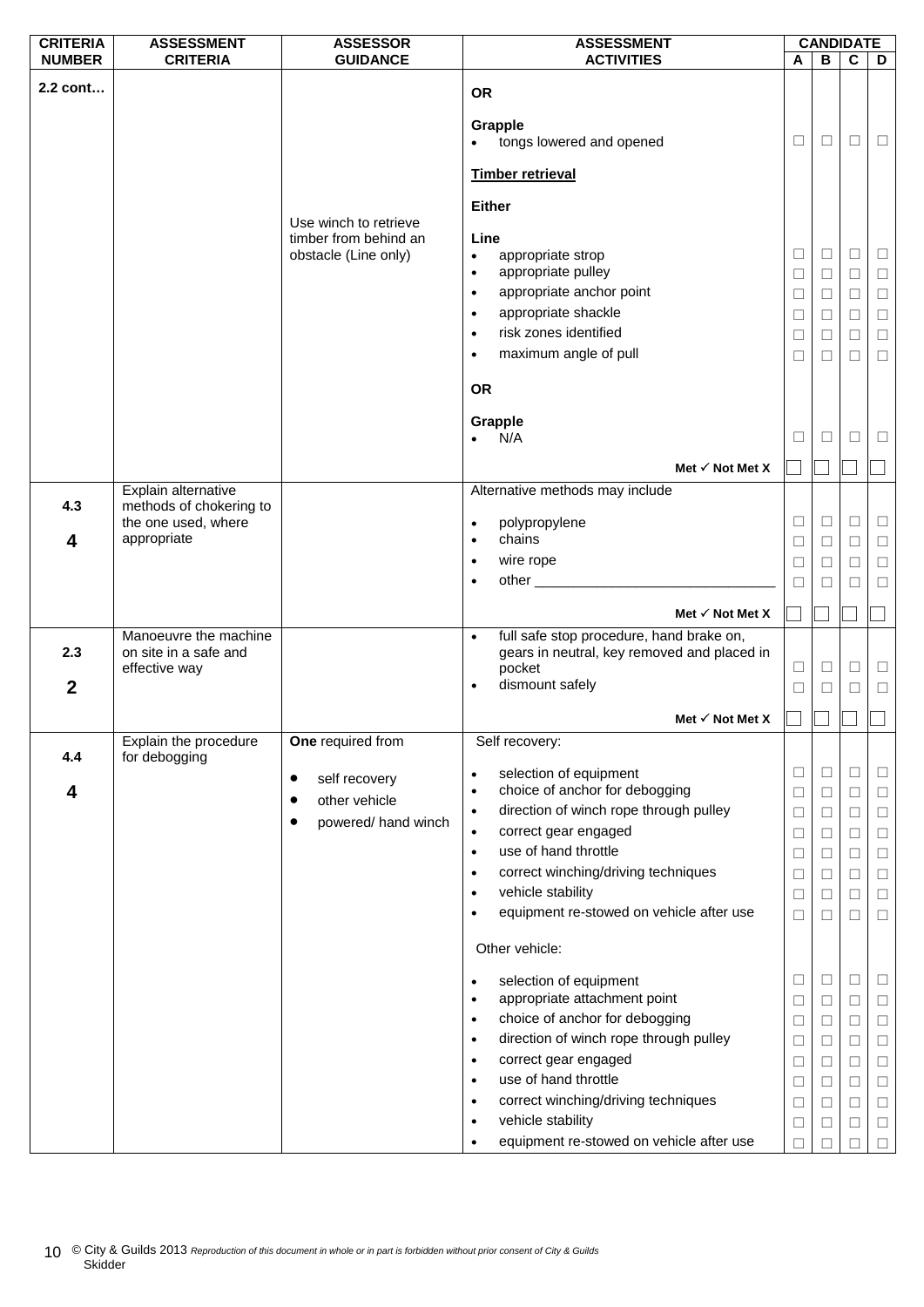| <b>CRITERIA</b> | <b>ASSESSMENT</b>                                | <b>ASSESSOR</b>     | <b>ASSESSMENT</b>                                                                        |        | <b>CANDIDATE</b> |        |   |
|-----------------|--------------------------------------------------|---------------------|------------------------------------------------------------------------------------------|--------|------------------|--------|---|
| <b>NUMBER</b>   | <b>CRITERIA</b>                                  | <b>GUIDANCE</b>     | <b>ACTIVITIES</b>                                                                        | A      | в                | C      | D |
| 4.4 cont        |                                                  |                     | Powered or hand winch:                                                                   |        |                  |        |   |
|                 |                                                  |                     | selection of equipment<br>$\bullet$                                                      | $\Box$ | Ш                | $\Box$ | □ |
|                 |                                                  |                     | choice of anchor for debogging<br>$\bullet$                                              | $\Box$ |                  | П      | П |
|                 |                                                  |                     | direction of winch rope through pulley<br>$\bullet$                                      | $\Box$ |                  | П      | □ |
|                 |                                                  |                     | correct gear engaged<br>$\bullet$                                                        | Ш      |                  |        | □ |
|                 |                                                  |                     | use of hand throttle<br>$\bullet$                                                        | $\Box$ |                  | Г      | □ |
|                 |                                                  |                     | correct winching/driving techniques<br>$\bullet$                                         | $\Box$ |                  |        | П |
|                 |                                                  |                     | vehicle stability<br>$\bullet$                                                           | $\Box$ |                  |        |   |
|                 |                                                  |                     | equipment re-stowed on vehicle after us<br>$\bullet$                                     | Ш      |                  |        | П |
|                 |                                                  |                     | Met $\checkmark$ Not Met X                                                               |        |                  |        |   |
|                 | Work in a way which                              | Assessor to observe | All activities must be completed in a way<br>$\bullet$                                   |        |                  |        |   |
| 1.3             | maintains health and<br>safety and is consistent |                     | which protects the operator and those<br>around them.                                    |        |                  |        |   |
|                 | with relevant legislation                        |                     | Met $\checkmark$ Not Met X                                                               |        |                  |        |   |
|                 | and industry best                                |                     |                                                                                          |        |                  |        |   |
|                 | practice                                         |                     |                                                                                          |        |                  |        |   |
| 1.4             | Carry out work to<br>minimise environmental      | Assessor to observe | It is ensured that any possible<br>$\bullet$<br>environmental damage is minimised at all |        |                  |        |   |
|                 | damage                                           |                     | times during on site operations                                                          |        |                  |        |   |
|                 |                                                  |                     | Met $\checkmark$ Not Met X                                                               |        |                  |        |   |